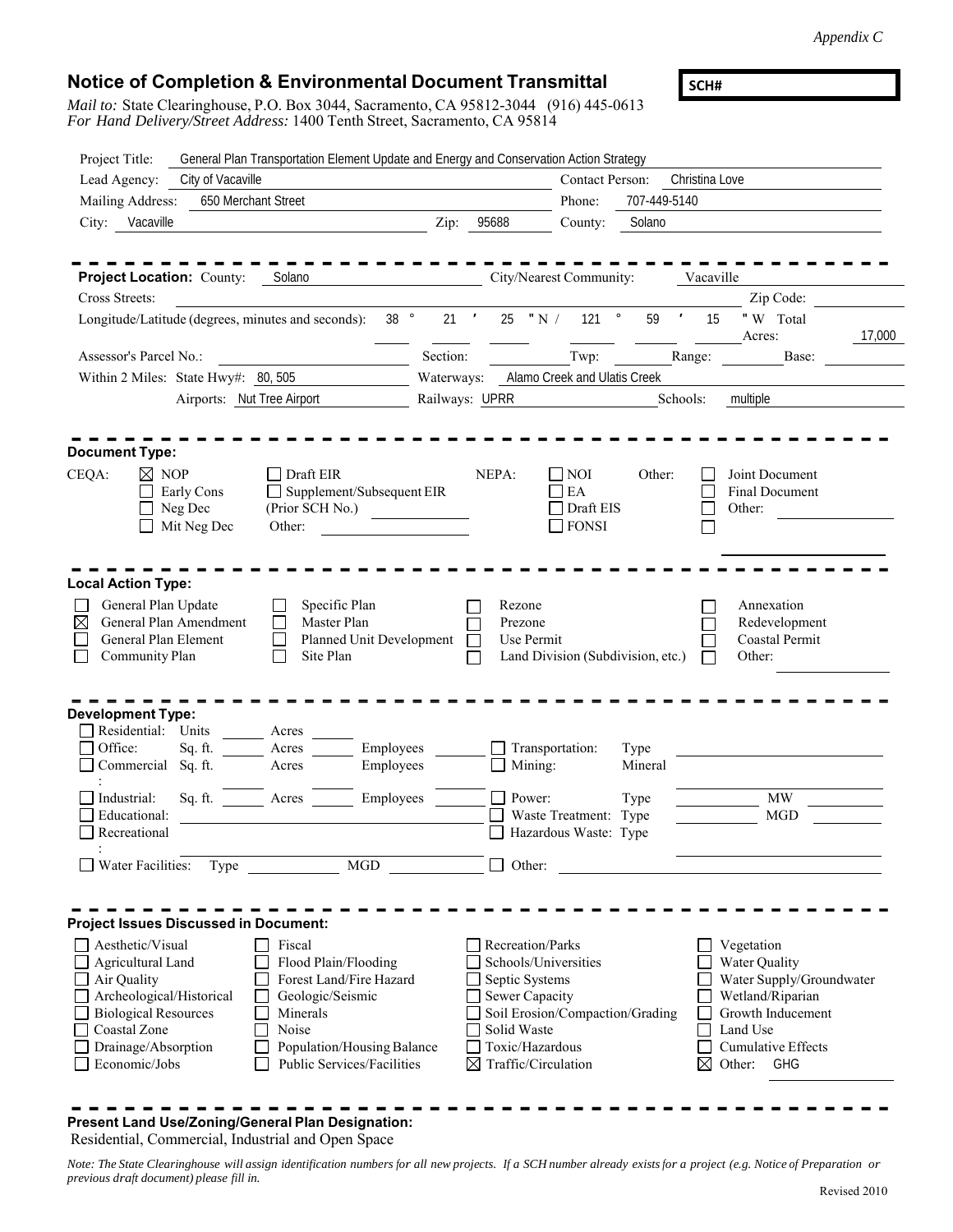## **Project Description:** *(please use a separate page if necessary)*

The City proposes to update its General Plan Transportation Element policies to implement the VMT impact metric. The City's proposed VMT standard of significance would generally be based on the recommendations of OPR, as described in *Technical Advisory on Evaluating Transportation Impacts in CEQA* (OPR, December 2018). The City will also update it's Energy and Conservation Action Strategy.